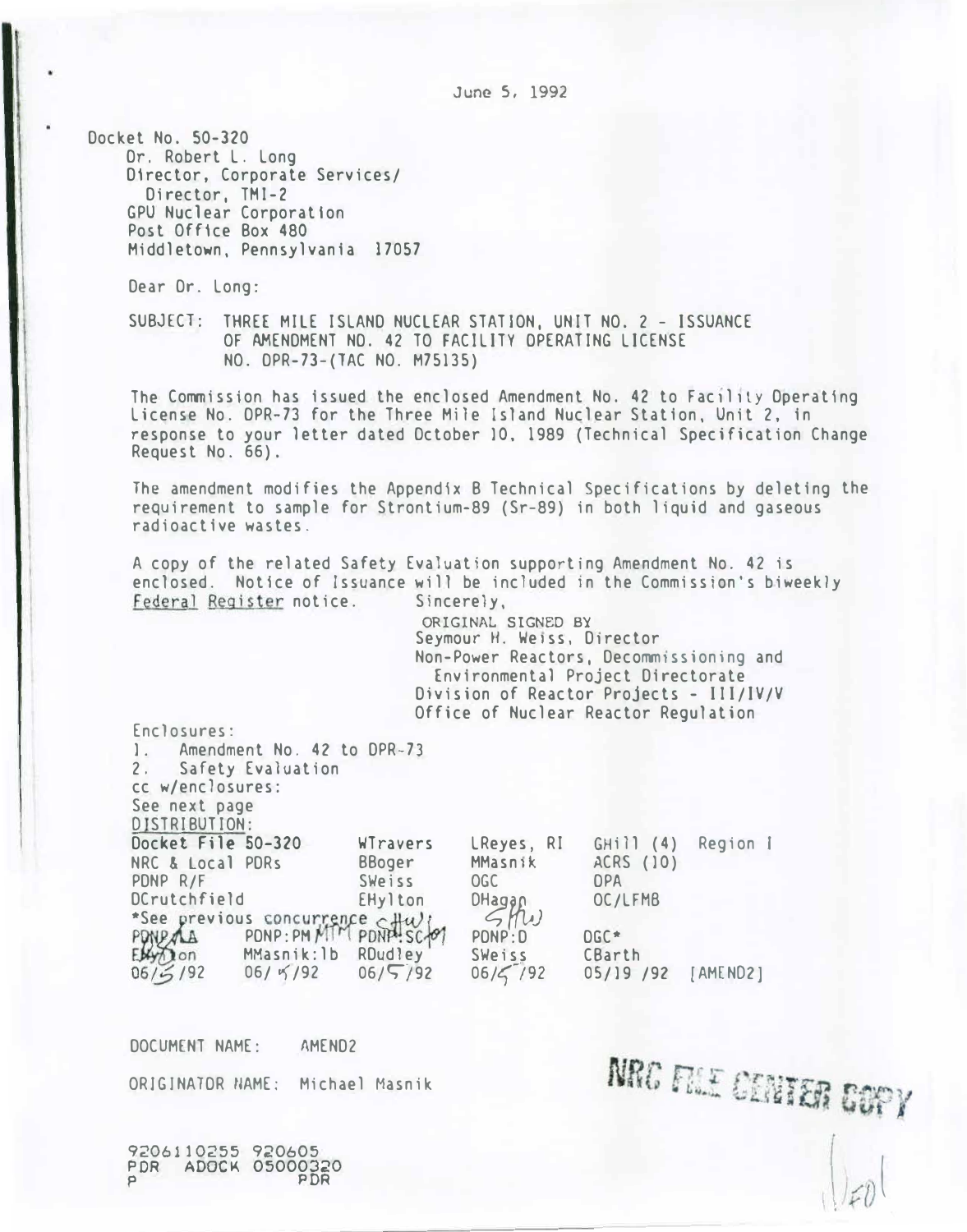

#### UNITED STATES NUCLEAR REGULATORY COMMISSION WASHINGTON. D.C. 20556

June 5, 1992

Docket No. 50-320

Or. Robert L. Long Director, Corporate Services/ Director, TMI-2 GPU Nuclear Corporation Post Office Box 480 Middletown, Pennsylvania 17057

Dear Dr. Long:

SUBJECT: THREE MILE ISLAND NUCLEAR STATION. UNIT NO. 2 - ISSUANCE OF AMENDMENT NO. 42 TO FACILITY OPERATING LICENSE NO. OPR-73-(TAC NO. M75135)

The Commission has issued the enclosed Amendment No. 42 to Facility Operating License No. DPR-73 for the Three Mile Island Nuclear Station, Unit 2, in response to your letter dated October 10, 1989 (Technical Specification Change Request No. 66).

The amendment modifies the Appendix 8 Technical Specifications by deleting the requirement to sample for Strontium-89 (Sr-89) in both liquid and gaseous radioactive wastes.

A copy of the related Safety Evaluat1on supporting Amendment No. 42 is enclosed. Notice of Issuance will be included in the Commission's biweekly Federal Register notice.

Sincerely,

Sequences H. Cleiss

Non-Power P.eactors, Decommissioning and Environmental Project Directorate Divisior of Reactor Projects - III/IV/V Office of Nuclear Reactor Regulation

Enclosures: 1. Amendment No. 42 to DPR-73<br>2. Safety Evaluation Safety Evaluation

cc wjenclosures: See next page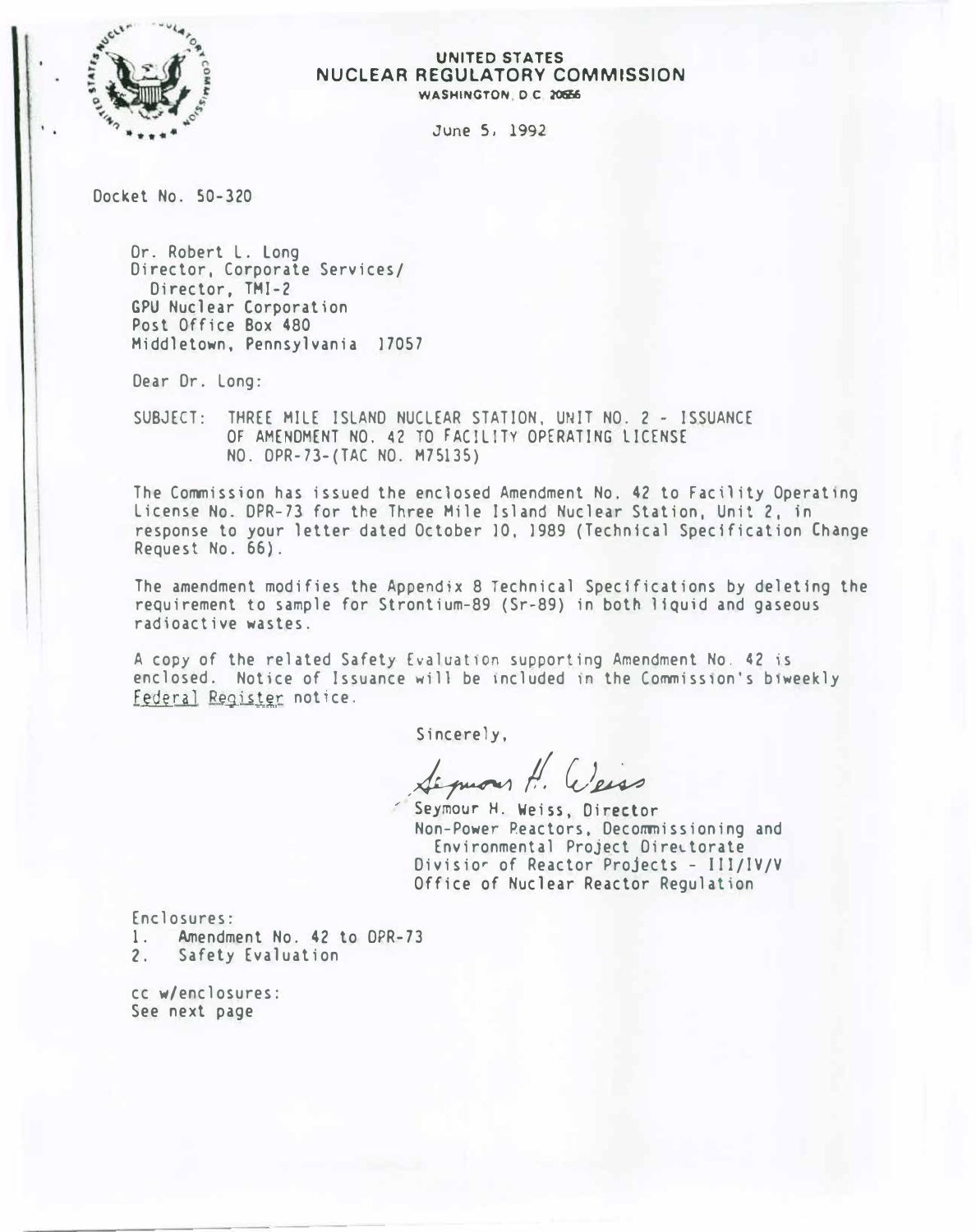Or. R. L. Long GPU Nuclear Corporation Unit No. 2

#### cc:

Regional Administrator, Region I U.S. Nuclear Regulatory Commission 475 Allendale Road King of Prussia, PA 19406

Or. Judith H. Johnsrud Environmental Coalition on Nuclear Power 433 Orlando Avenue State College, PA 168Cl

Ernest L. Bla�e. Jr., Esquire Shaw, Pittman, Potts, and Trowbridge 2300 � Street, N.W. Washingtun, D.C. 20037

Secretary U.S. �uclear Regulatory Commission Washington, D.C. 20555

�r. Russell Schaeffer, Chairperson Dauphin County Board of Commissioners Dauphin County Courthouse Front and Market Streets Harrisburg, PA 1712C

William Dornsife, Acting Director Bureau of Radiation Prot�ction Department of Environmental Resources P. O. Box 2G63 Harrisburg, PA 17120

Ad Crable Lancaster New Era 8 West King Street Lancaster, PA 17601

Francis 1. Young Senior Resident Inspector (TMI-1) U.S.N.R.C. P. 0. Box 311 Middletown, PA 17057

Peter B. Bloch, Chairman Atomic Safety and Licensing Bocrd Panel U.S.N.R.C. Washington, D.C. 20555

Mr. Robert Rogan GPU Nuclear Corporation P. 0. Box 480 Middletown, PA 17057

Three Milt Island Nuclear Station

David J. McGoff Office of LWR Safety and Technology NE-23 U.S. Department of Energy Washington, D.C. 20545

Wythe Keever The Patriot 812 Market Street Harrisburg, PA 17105

Robert B. Borsum B & W Nuclear Technologies Suite 525 1700 Rockville Pike Rockville, MO. 20852

Marvin :. Lewis 7801 Roosevelt Blvd. '62 Philadelphia, PA 19152

Jane Lee 183 Valley Road Etters, PA 17319

Walter W. Cohen, Consumer Advocate Department of Justice Strawberry Square, 14th Floor Harrisburg, PA 17127

U.S. Environmental Prot. Agency Region III Office ATTN: EIS Coordinator 841 Chestnut Street Philadelphia, PA 19107

Frank F. Hooper 4155 Clark Road Ann Arbor, Michigan 48104

Charles N. Kelber Atomic Safety and Licensing Board Panel U.S.N.R.C. Washington, D.C. 20555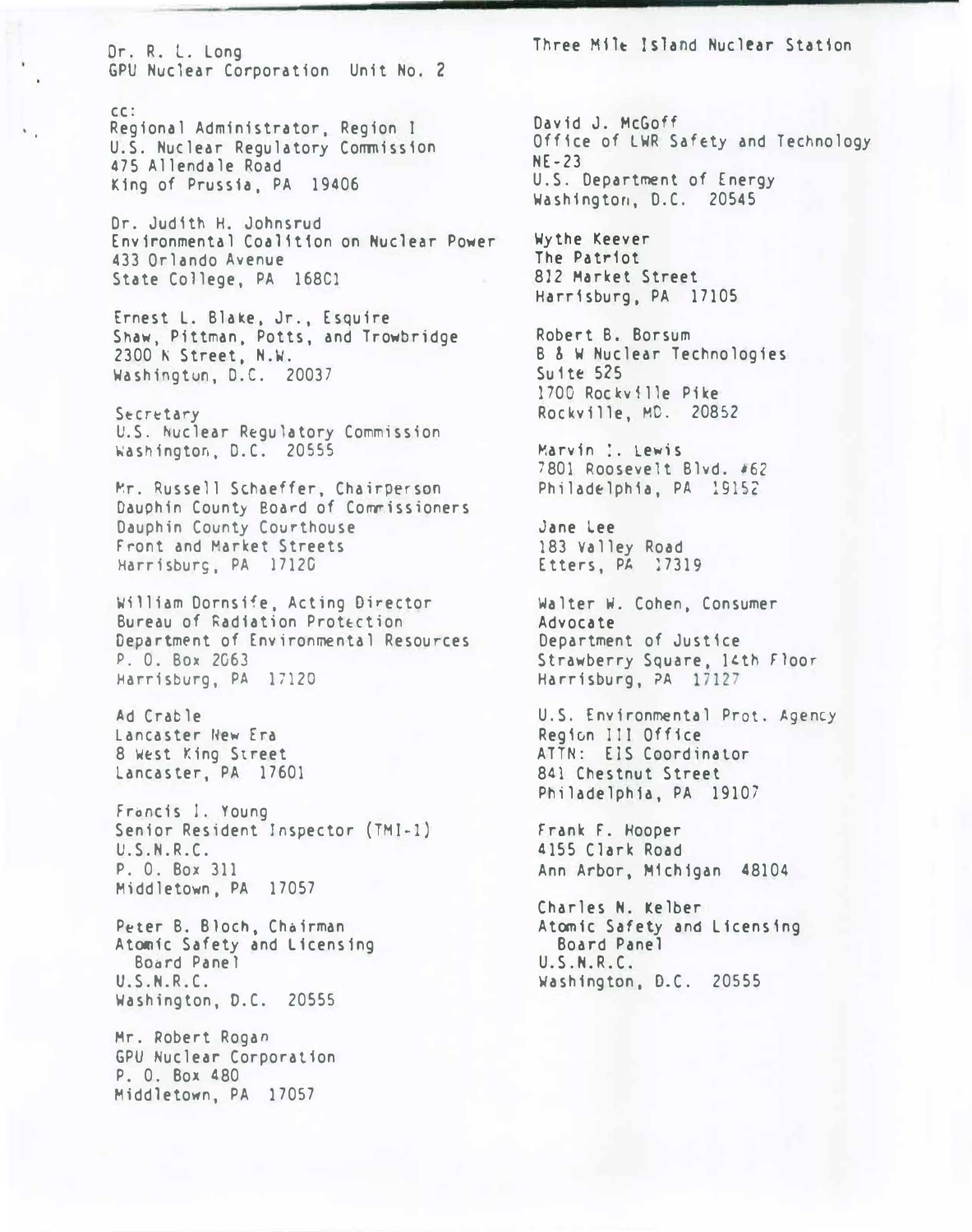

### UNITED STATES NUCLEAR FIEGULATORY COMMISSION WASHINGTON D.C. 20556

# GPU NUCLEAR CORPORATION

# DOCKET NO. 50-320

## THREE MILE ISLAND NUCLEAR STATION. UNIT NO. 2

# AMENDMENT TO FACILITY OPERATING LICENSE

Amendment No. 42 License No. DPR-73

- 1. The U.S. Nuclear Regulatory Commission (the Commission) has found that:
	- A. The application for amendment filed by GPU Nuclear Corporation (the licensee), dated October 19, 1989, commiles with the standards and requirements of the Atomic Energy Ac Jf 1954, as amended (the Act), and the Commission's rules and regulations set forth in 10 CFR Chapter I;
	- B. The facility will operate in conformity with the application, the provisions of the Act, and the rules and regulations of the Commission;
	- C. There is reasonable assurance (i} that the activities authorized by this amendment can be conducted without endangering the health and safety of the public, and (ii) that such activities will be conducted in compliance with the Commission's regulations set forth in 10 CFR Chapter I;
	- D. The issuance of this amendment will not be inimical to the common defense and security or to the health and safety of the public; and
	- E. The issuance of this amendment is in accordance with 10 CFR Part 51 of the Commission's regulations and all applicable requirements have been satisfied.
	- 2. Accordingly, the license is amended by changes to the Technical Specifications as indicated in the attachment to this license amendment, and paragraph 2.C.(2) of Facility Operating License No. DPR-73 is hereby amended to read as follows: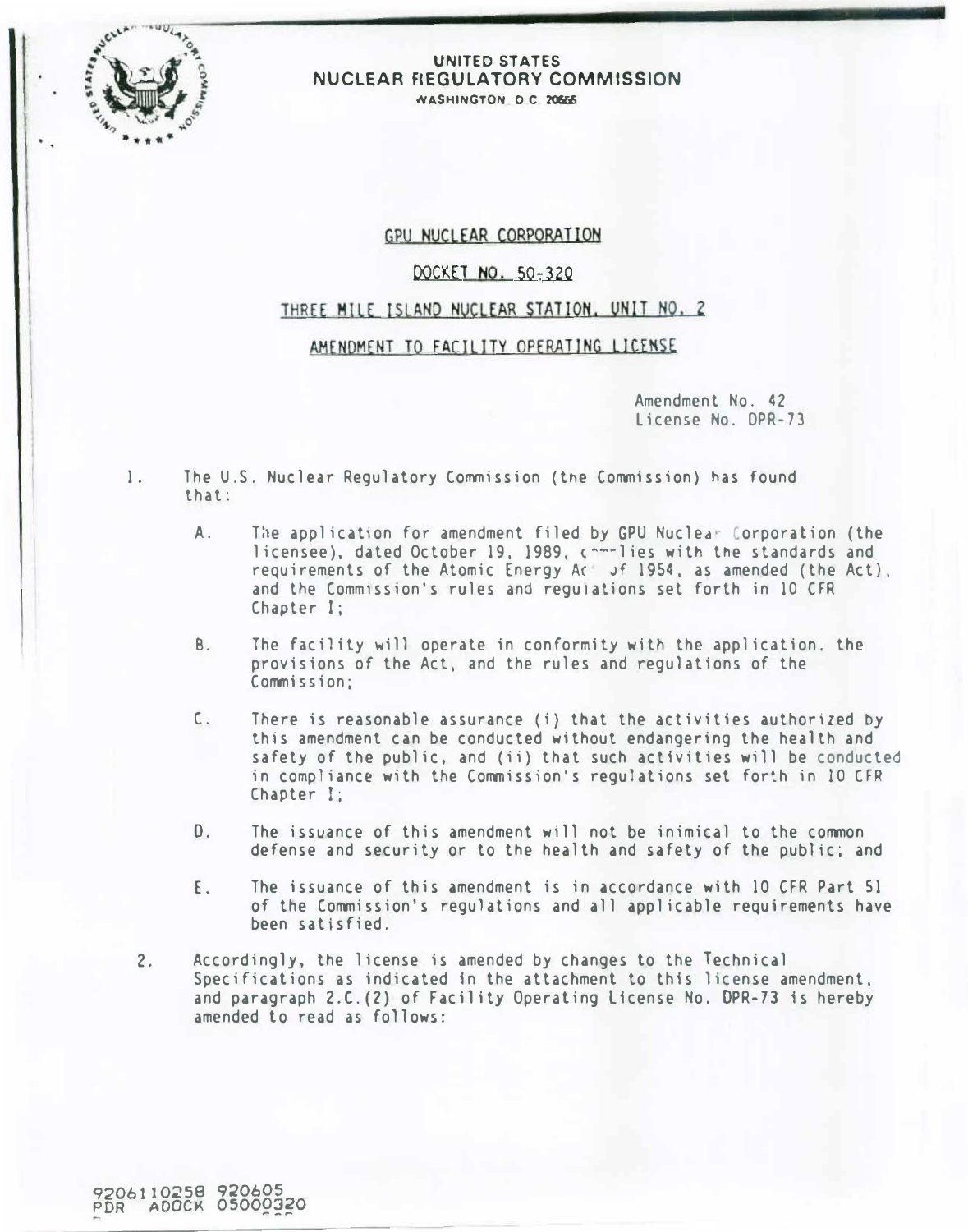## (2) Technical Specifications

The Technical Specifications contained in Appendices A and B, as revised through Amendment No. 42, are hereby incorporated in the license. GPU Nuclear Corporation shall operate the facility in accordance with the Technical Specifications and all Commission Orders issued subsequent to March 28, 1979.

 $3.$ This license amendment is effective as of its date of issuance.

FOR THE NUCLEAR REGULATORY COMMISSION

Seymour H. Wers

Seymour H. Weiss, Director Non-Power Reactors, Decommission and Environmental Project Directorate Division of Reactor Projects - III/IV/V Office of Nuclear Reactor Regulation

Attachment: Changes to the Technical Specifications Appendix B

Date of Issuance: June 5, 1992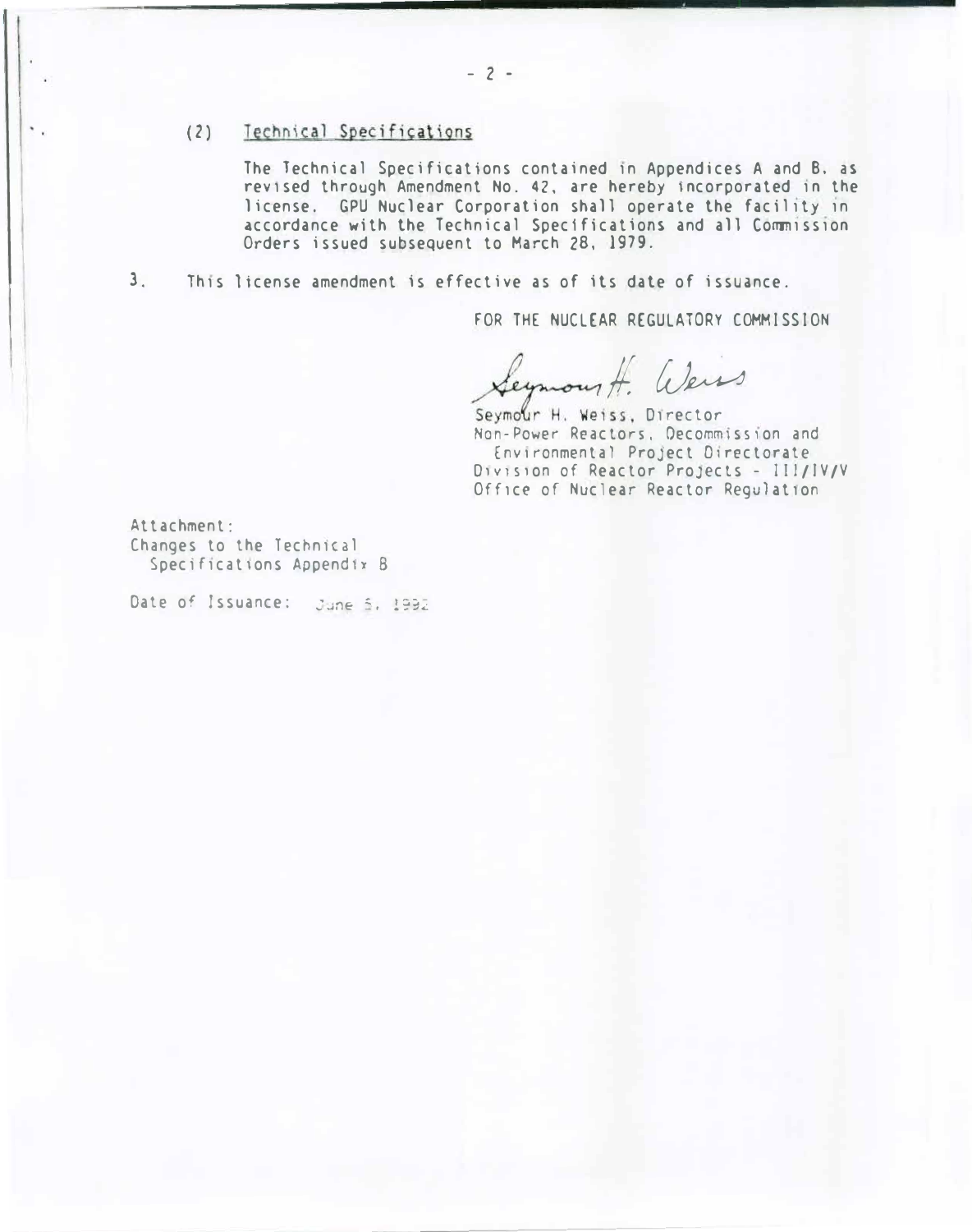# ATTACHMENT TO LICENSE AMENDMENT NO. 42

# FACILITY OPERATING LICENSE NO. DPR-73

# DQCKET NO. 50-320

Replace the following pages of the Appendix B Technical Specifications with the attached pages. The revised pages are identified by amendment number and contain vertical lines indicating the area of change.

| Remove   | <b>Losert</b> |
|----------|---------------|
| $2 - 4$  | $2 - 4$       |
| $2 - 11$ | $2 - 11$      |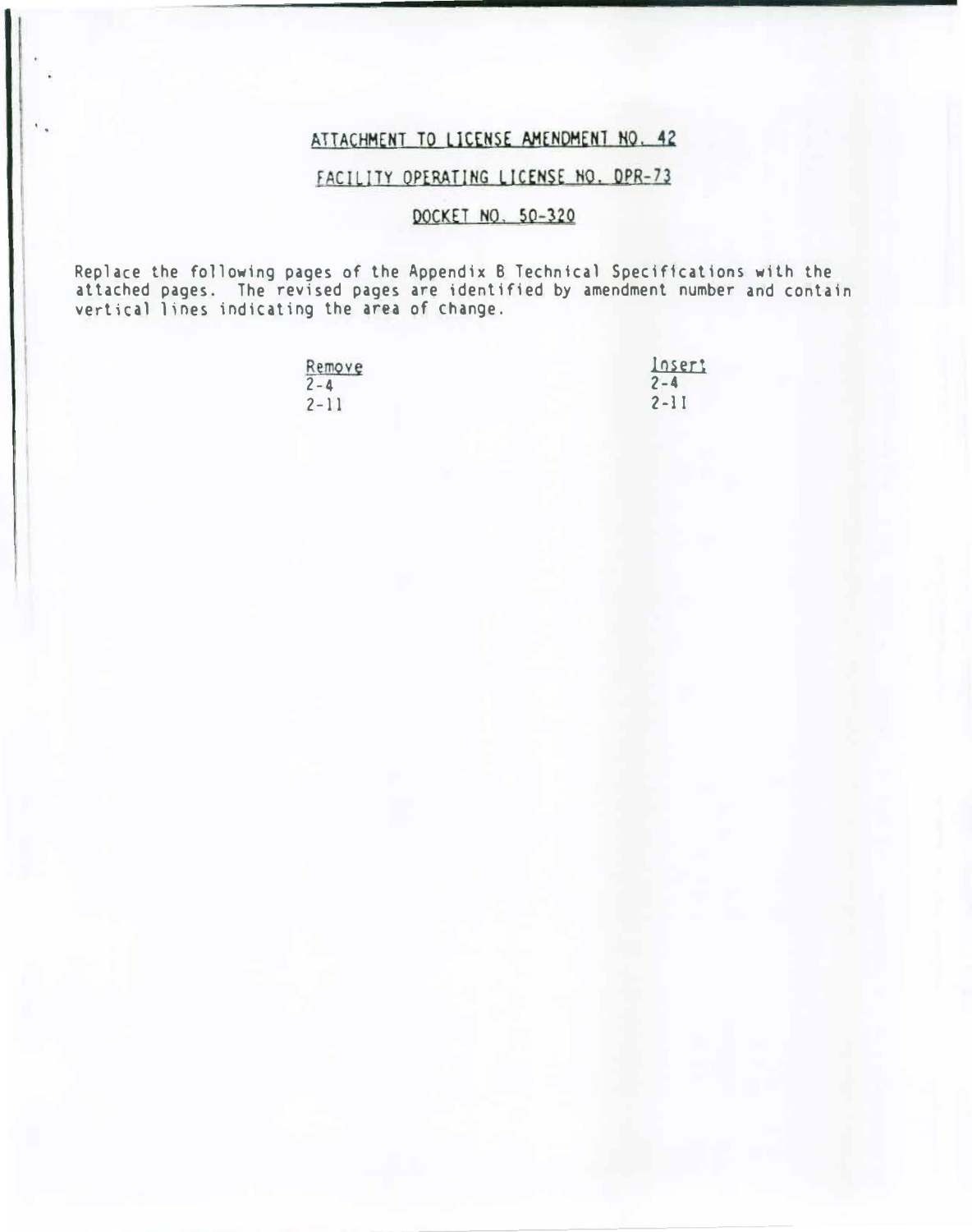### TABLE 2.3-1

Radioactive liquid Waste Sampling and Analysis (4, 5)

#### A. Monitor Tank Releases

| Sampling Frequency    | Type of<br>Activity Analysis | Dectable<br>Concentration (3)  |
|-----------------------|------------------------------|--------------------------------|
| Each Batch            | Individual Gamma             | $5 \times 10^{-7}$ µµCi/m1 (2) |
|                       | $H - 3$                      | $10-5$ $\mu$ Ci/ml             |
| Monthly Composite (1) | Gross Alpha                  | $10-7$ µCi/ml                  |
|                       | $Sr-90$                      | $5 \times 10^{-8} \mu$ Ci/ml   |

#### Notes

- (1) A composite sample is one in which the quantity of l1quid sampled is proportional to the quantity of liquid waste discharged from the plant
- (2) For certain mixtures of gamma emitters, it may not be possible to measure radionuclides in concentrations near this sensitivity limit when other nuclides are present in the sample in much greater concentrations Under these circumstances, it will be more appropriate to calculate the concentrations of such radionuclides using measured ratios with those radionuclides which are routinely identified and measured.
- (3) The detectability limits for radioactivity analysis are based on the technical feasibility and on the potential significance in the environment of the quantities released. For some nuclides, lower detection limits may be readily achievable and when nuclides are measured b�low the stated limits, they should also be reported.
- $(4)$  The results of these analyses should be used as the basis for recording and reporting the quantities of radioactive material released in liquid effluents during the sampling period. In estimating releases for a period when analyses were not performed, the average of the two adjacent data points spanning this period should be used. Such estimates should be included in the effluent records and reports; however, they should be clearly identified as estimates, and the method used to obtain these data should be described. Solution of the proposite sample is one<br>
(1) A composite sample is one<br>
proportional to the quanti<br>
(2) for certain mixtures of given<br>
radionuclides in concentration<br>
these circumstances, it with<br>
trations of such radionuc
	- (5) Deviations from sampling/analysis regime will be noted in the report specified in Section 5.6.1.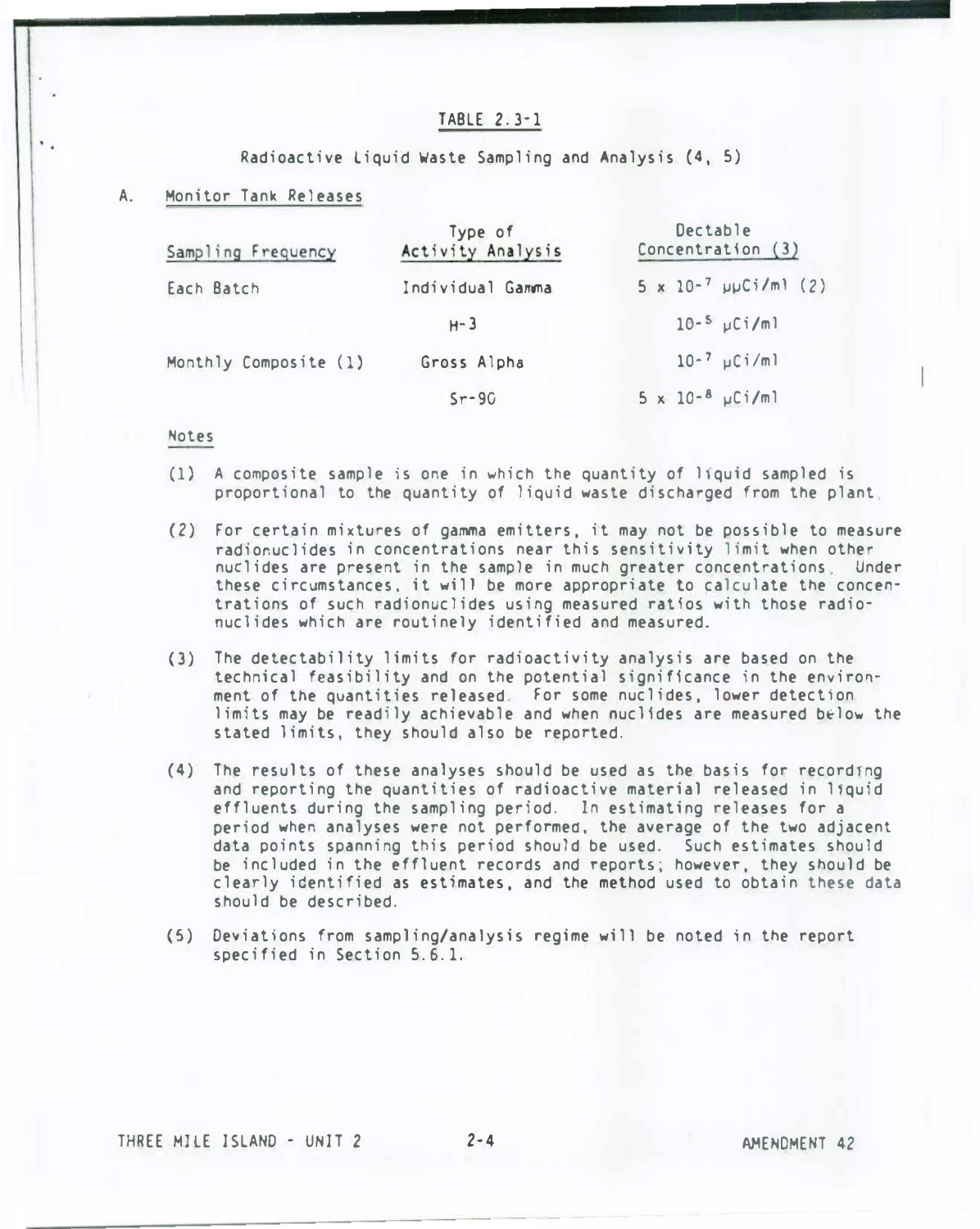# TABLE 2. 3· 2

### Radioactive Gaseous Waste Sampling and Analysis (5)

| Sample Type         |                                 | Sampling Frequency Type of Activity Analysis | Detectable Concentration (1) |
|---------------------|---------------------------------|----------------------------------------------|------------------------------|
|                     | Waste Gas Decay Tank Release    |                                              |                              |
| Gas                 | Each Tank                       | $H - 3$                                      | $10-6$ µCi/cc                |
|                     | Release                         | Individual Gamma Emitters                    | $10^{-4}$ µC1/cc (2)         |
|                     | Reactor Building Purge Releases |                                              |                              |
| Gas                 | Each Purge                      | $H - 3$                                      | $10-6$ $\mu$ C1/cc           |
|                     |                                 | Individual Gamma Emitters                    | $10^{-4}$ µCi/cc (2)         |
|                     | Condenser Vacuum Pump Releases  |                                              |                              |
| Monthly<br>Gas      | $H - 3$                         | $10-6$ $\mu$ Ci/cc                           |                              |
|                     |                                 | Monthly (3) Individual Gamma Emitters        | $10-4$ $\mu$ Ci/cc (2)       |
| Unit Exhaust        |                                 |                                              |                              |
| Vent Release Points |                                 |                                              |                              |
| Monthly (4)<br>Gas  | $H - 3$                         | $10-6$ $\mu$ Ci/cc                           |                              |
|                     |                                 | Individual Gamma Emitters                    | $10^{-4}$ µCi/cc (2)         |
| Charcoal            | Weekly $(6)$                    | $1 - 131, 1 - 133, 1 - 135$                  | $10-12$ $\mu$ Ci/cc          |
| Particulates        | Weekly                          | Individual Gamma Emitters                    | $10^{-10}$ $\mu$ Ci/cc (2)   |
|                     | Monthly Composite               | $S_{\Gamma} - 90$                            | $10 - 11$ $\mu$ Ci/cc        |
|                     |                                 | Monthly Composite Gross Alpha Emitters       | $10-11$ $\mu$ Ci/cc          |

<sup>(1)</sup> The above delectability limits are based on technical feasibility and on the potential significance in the environment of the quantities released. For some nuclides, lower detection limits may be readily achievable and when nuclides are measured below the stated limits, they should also be reported.

 $\ddot{\phantom{a}}$  .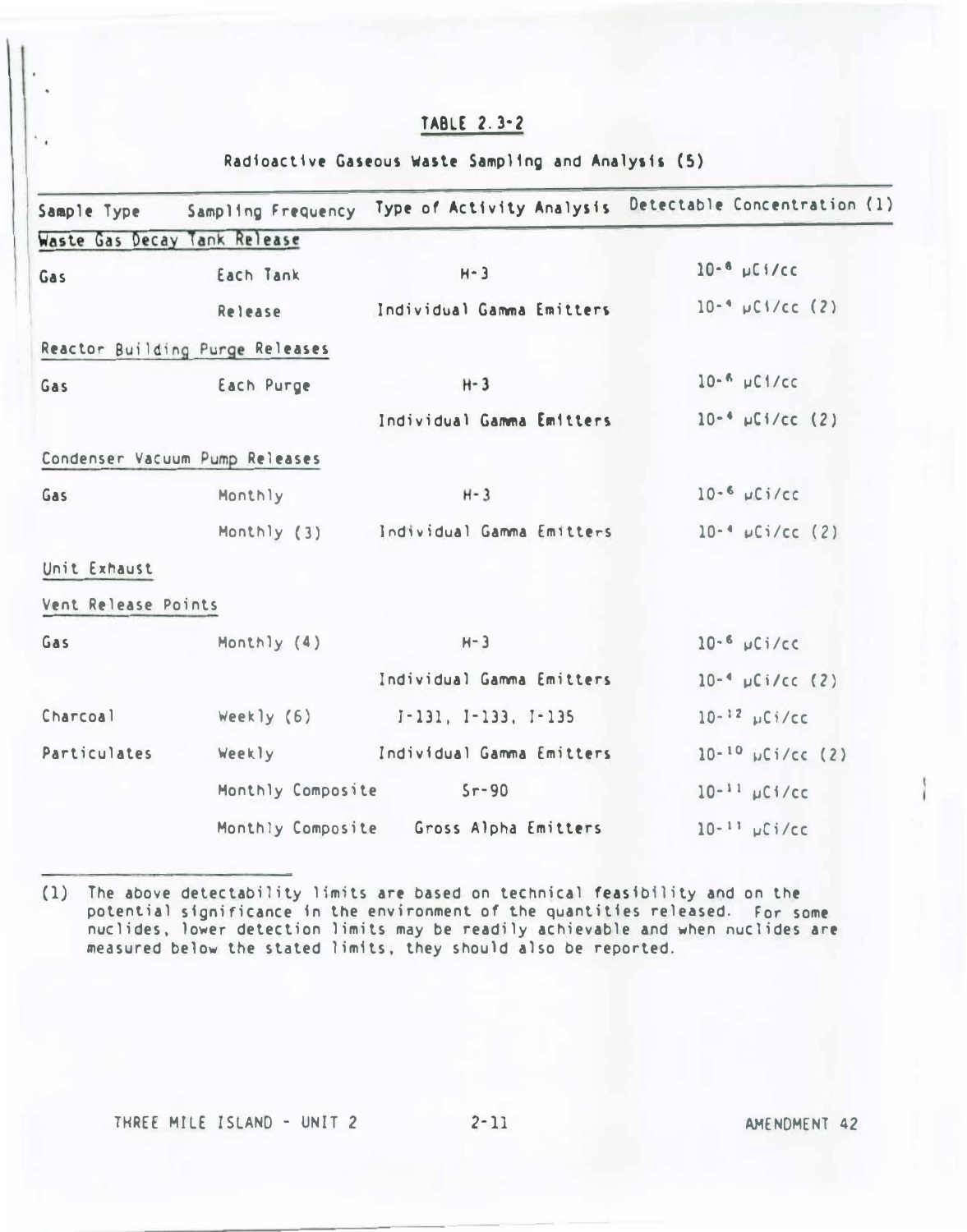

### UNITED STATES NUCLEAR REGULATORY COMMISSION WASHINGTON DC 20666

# SAFETY EVALUATION BY THE OFFICE OF NUCLEAR REACTOR REGULATION

## RELATED TO AMENDMENT NO. �2 TO FACILITY OPERATING LICENSE

# NO. DRP-73

## GPU NUCLEAR CORPORATION

### THREE MILE ISLAND NUCLEAR STATION. UNIT NO, 2

## DOCKET NO. 50-320

## 1.0 INTRODUCTION

By letter dated October 10, 1989, GPU Nuclear Corporation (GPUN or the licensee) requested the approval of a change to the Appendix B Technical Specifications of Facility Operating License No. OPR-73 for Three Mile Island Nuclear Station, Unit 2. The proposed amendment would revise the Technical Specifications by deleting the requirement to determine concentrations of Strontium-89 (Sr-89) in facility radioactive liquid and gaseous waste sampling analyses. Table 2.3-1 of the Appendix B Technical Specifications specifies radioactive liquid waste sampling and analyses at TMJ-2. Similarly, Table 2.3-2 of the Appendix B Technical Specifications specifies radioactive gaseous waste sampling and analyses at TMI-2. Both tables require activity analyses for Sr-89 for monthly composite samples. The licensee proposes deleting the requirement for Sr-89 analyses from both tables.

Sr-89 is produced as a result of nuclear fission during reactor operation and has a 50.52 day half-life. The production of Sr-89 ceased on the day of the accident, March 28, 979. The amount of Sr-89 present in TMI-2 on the day of the accident has decayed to undetectable levels over approximately 95 halflives to the present time.

Since no new Sr-89 is being produced, and the Sr-89 present at the time of the TMI-2 accident has decayed to undetectable levels, the staff finds the proposed change acceptaole.

## 2.0 ENVIRONMENTAL CONSIDERATION

This amendment involves changes to a requirement with respect to a facility component or which changes an inspection or surveillance requirement. The NRC staff has determined that the amendment involves no significant increase in the amounts, and no significant change in the types, of any effluents that may be released offsite, and that there is no significant increase in individual cumulative occupational radiation exposure. The Commission has previously issued a proposed finding that the amendment involves no significant hazards

9206110260 920605 PDR ADOCK 05000320 P PDR